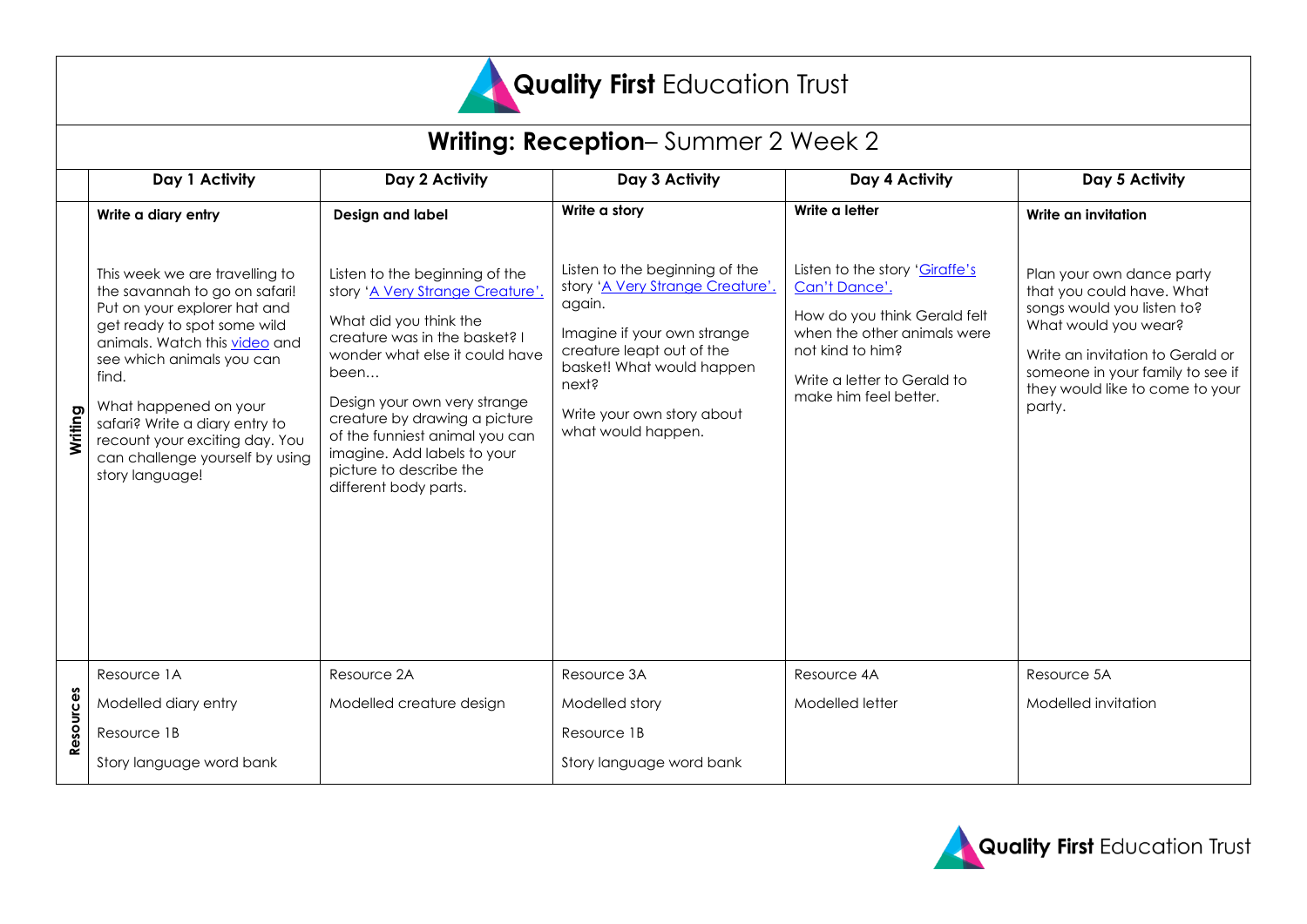# **Resource 1A - Modelled diary entry**

#### Example

Dear Diary,

I went on a safari. I saw a big elephant. He had a long grey trunk. Next I saw a giraffe. It was so tall. After that…

### **Challenge**

Dear Diary,

Wow! You will never believe what an exciting day I have had. I climbed into my safari jeep this morning and carefully drove through the dusty and hot savannah until I spotted something terrifying in the distance… It was a lion! It had…

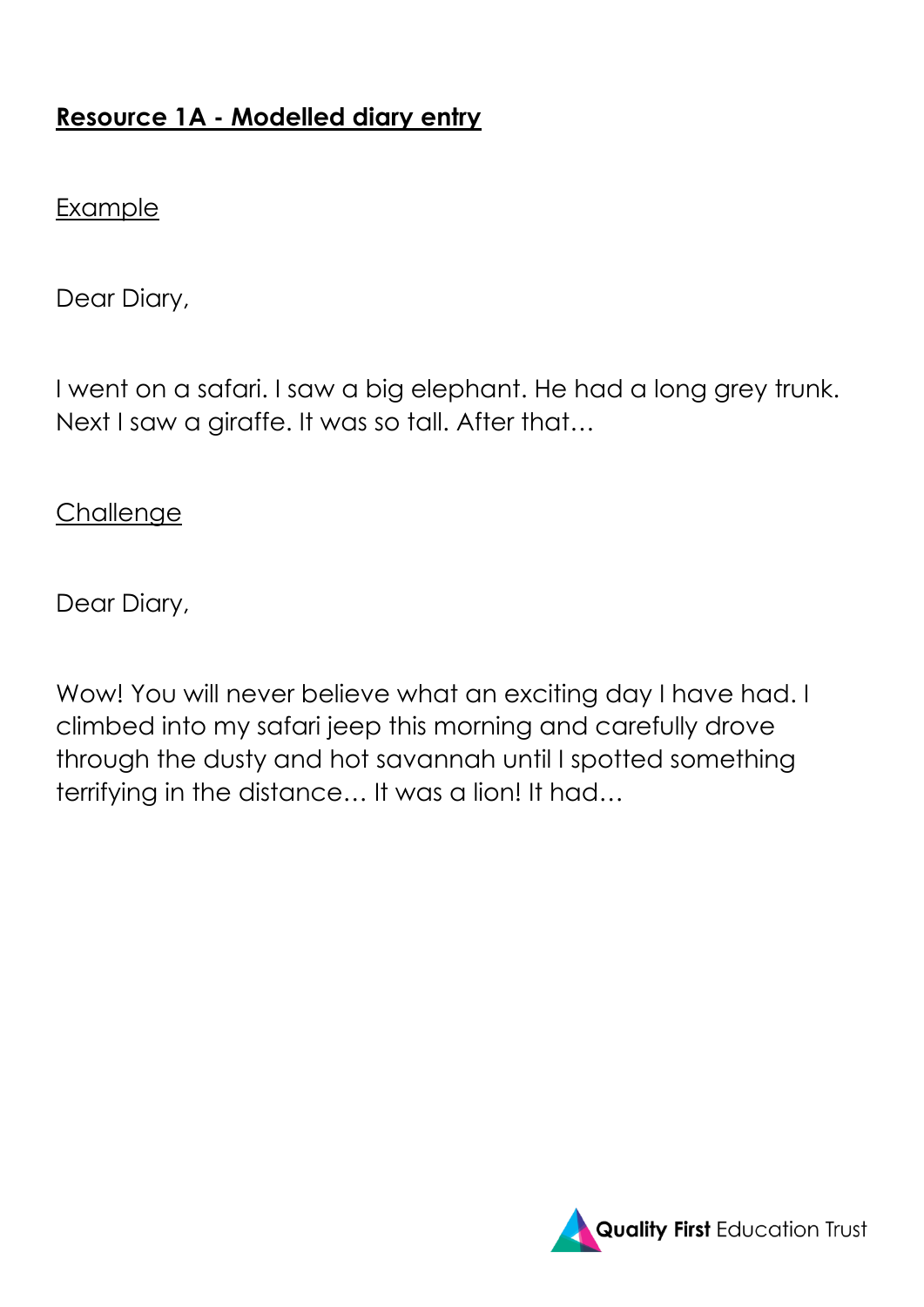**Resource 1B- Story language word bank**



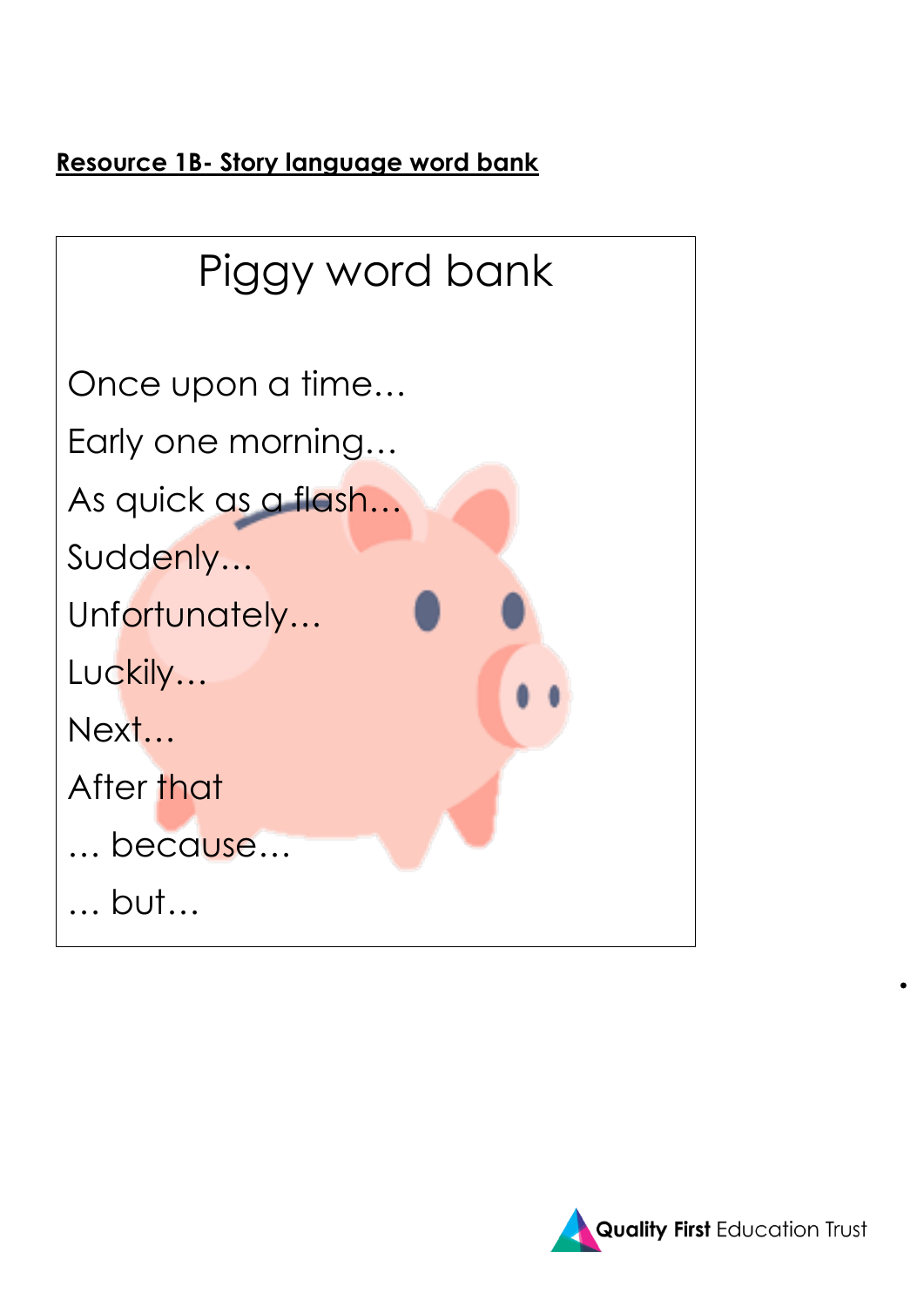# **Resource 2A- Modelled creature design**



**Quality First Education Trust**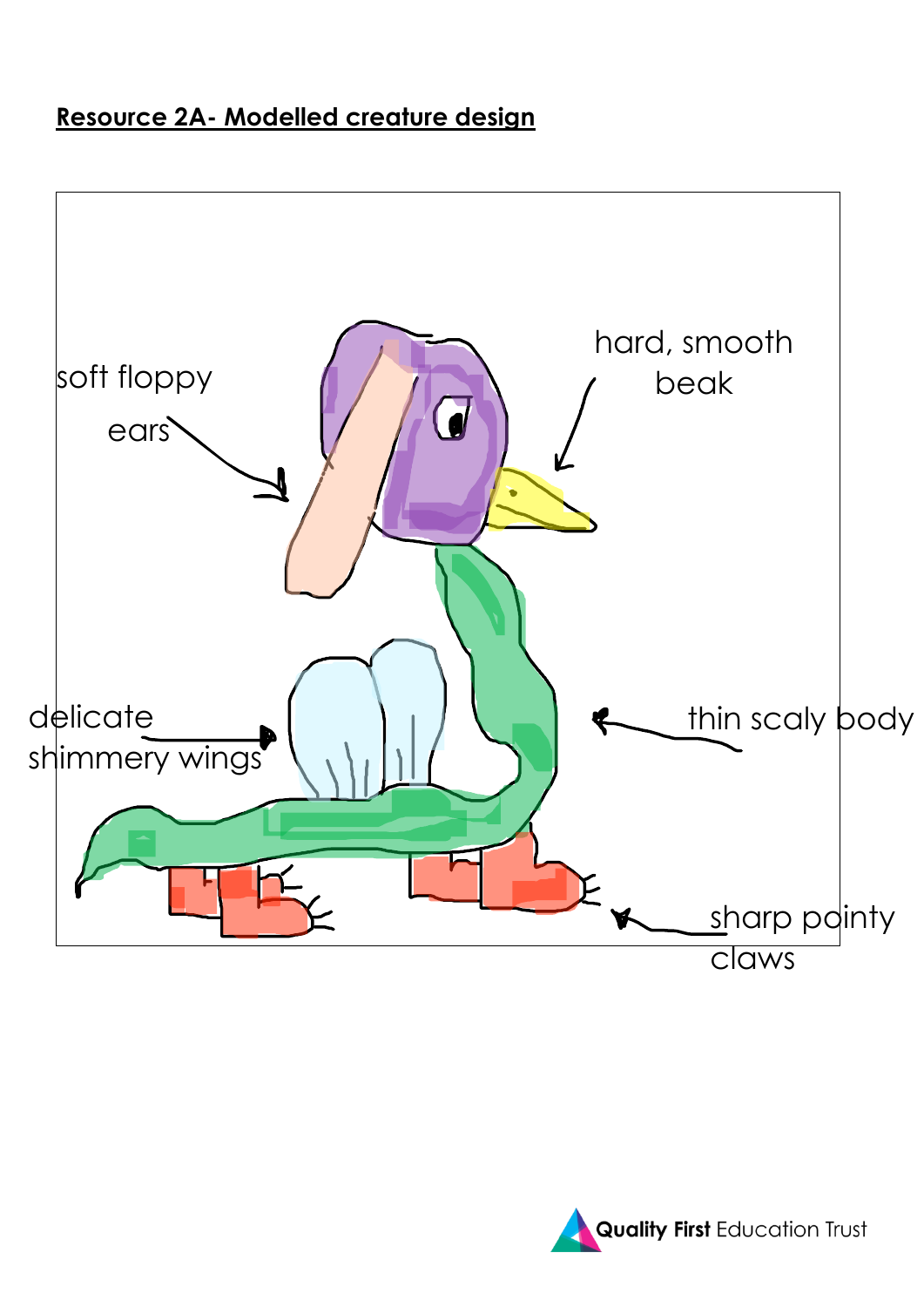# **Resource 3A- Modelled story**

#### Example

Suddenly a very strange creature jumped out of the basket! It had long soft ears. It had delicate wings. It had sharp claws. It made a sound- "quack!"…

### **Challenge**

Suddenly a very strange creature emerged from the basket… It had soft ears, as long as a dog's tail. It had delicate wings that were glimmering in the sunlight. It had claws as sharp as a knife. The creature opened its beak and a strange sound came out- "quack!"…

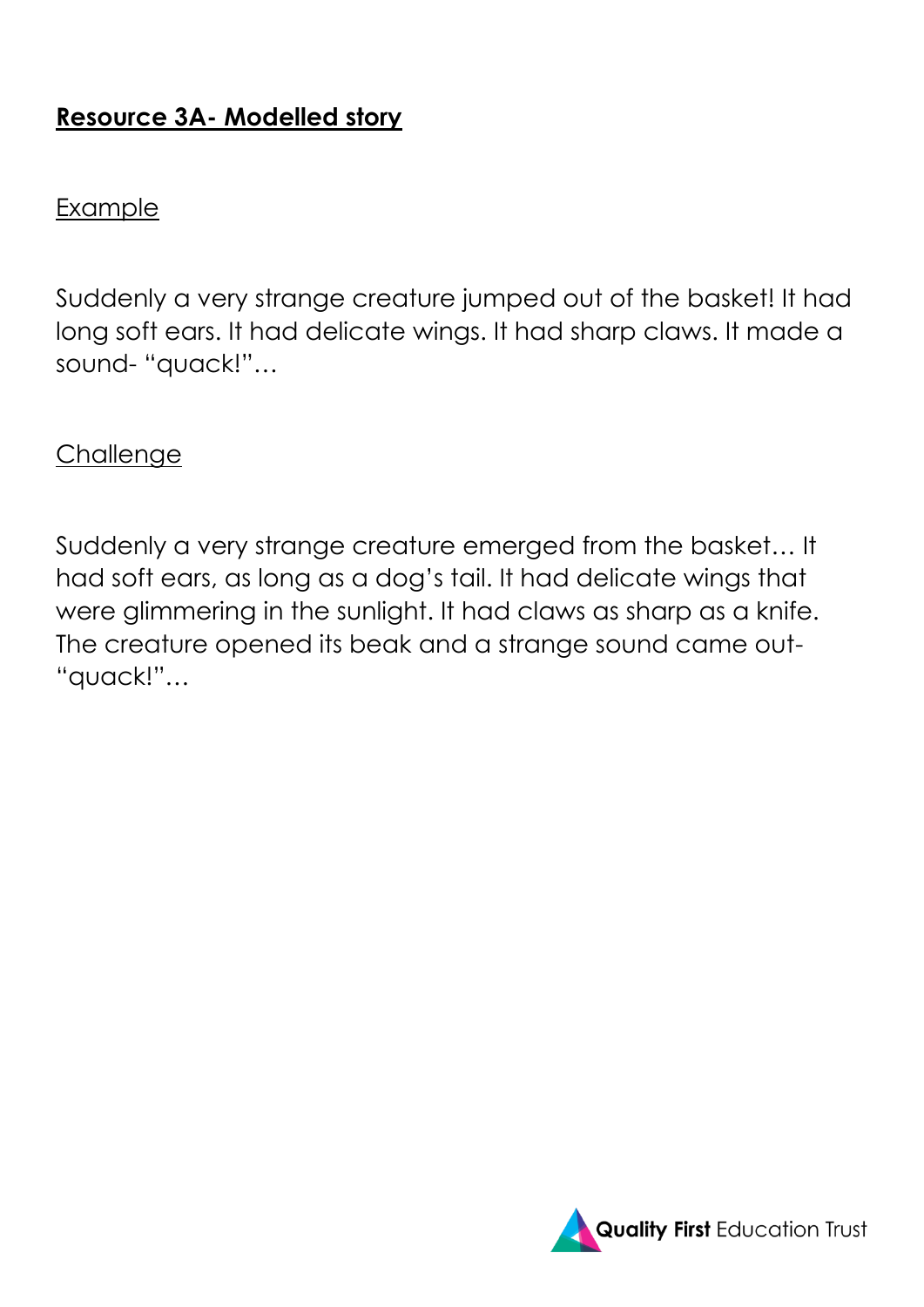# **Resource 4A- modelled letter**

#### Example

Dear Gerald,

Do not listen to the other animals. I like your dancing. You should ignore them…

**Challenge** 

Dear Gerald,

I am sorry to hear that the other animals were not kind to you. That is not the right choice! I love how you dance, and I think you should keep doing what you love…